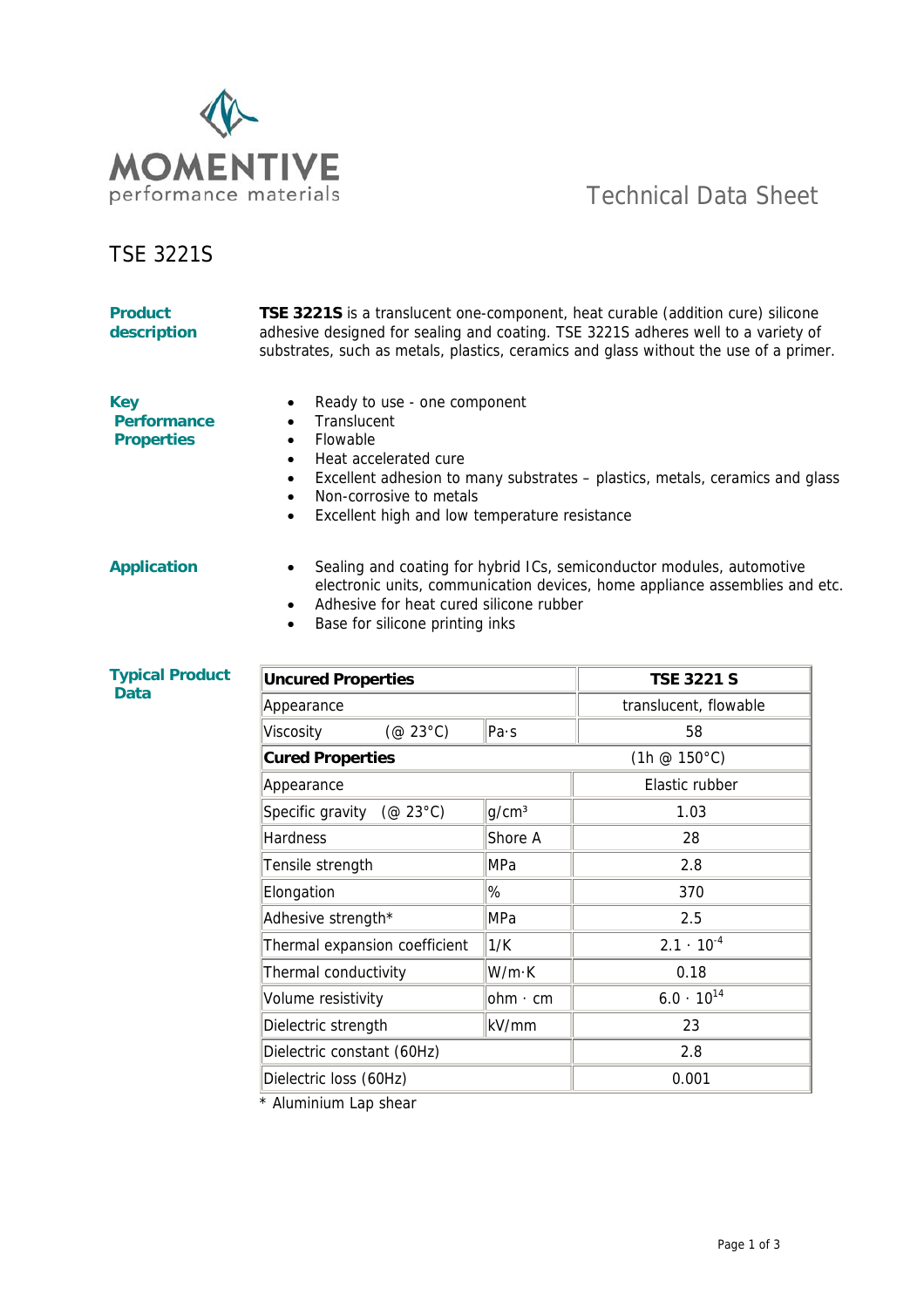

| <b>Specifications</b>                        | Typical product data values should not be used as specification. Assistance and<br>specifications are available by contacting Momentive performance materials<br>Technical Service RTV1 and RTV2.                                                                                                                            |  |  |
|----------------------------------------------|------------------------------------------------------------------------------------------------------------------------------------------------------------------------------------------------------------------------------------------------------------------------------------------------------------------------------|--|--|
| <b>Instructions</b><br>for Use               | General instructions for use and storage                                                                                                                                                                                                                                                                                     |  |  |
|                                              | Store at cold temperature ( $0 \sim 10^{\circ}$ C) to prevent a viscosity increase.<br>When returning to room temperature, allow the contents to return to room<br>temperature before opening the container to avoid condensation.                                                                                           |  |  |
|                                              | All parts should be as clean and dry as possible prior to application                                                                                                                                                                                                                                                        |  |  |
|                                              | Materials such as water, sulphur, nitrogen compounds, organic metallic salts,<br>phosphorous compounds etc. contained in the surface of the substrate can inhibit<br>curing. A sample patch should always be conducted before proceeding to determine<br>compatibility.                                                      |  |  |
| <b>Adhesion</b><br><b>Capability</b>         | Suitable substrates<br>Metals:<br>Aluminium, Copper, Ni plate; Stainless steel<br>Plastics:<br>PPS, PBT, Epoxy resin, Polyester, Phenolic resin<br>Heat cured silicone rubber<br>Rubbers:<br>Inorganics: Glass, Ceramics                                                                                                     |  |  |
|                                              | Not suitable substrates<br>Plastics:<br>PP, PE, Fluorocarbon resin<br>Sulphur vulcanized rubbers, Fluorocarbon rubber<br>Rubbers:                                                                                                                                                                                            |  |  |
| <b>Handling and</b><br><b>Safety</b>         | Material Safety Data Sheets are available upon request from Momentive performance<br>materials. Similar information for solvents and other chemicals used with the<br>Momentive performance materials products should be obtained from your supplier.<br>When solvents are used, proper safety precautions must be observed. |  |  |
| <b>Storage and</b><br><b>Warranty Period</b> | The shelf life will be indicated by the 'use before date' on the associated documents<br>with a minimum of 3 months when stored in the original unopened containers below<br>$10^{\circ}$ C.                                                                                                                                 |  |  |
| <b>Availability</b>                          | TSE 3221 S is available in 1kg cans.                                                                                                                                                                                                                                                                                         |  |  |